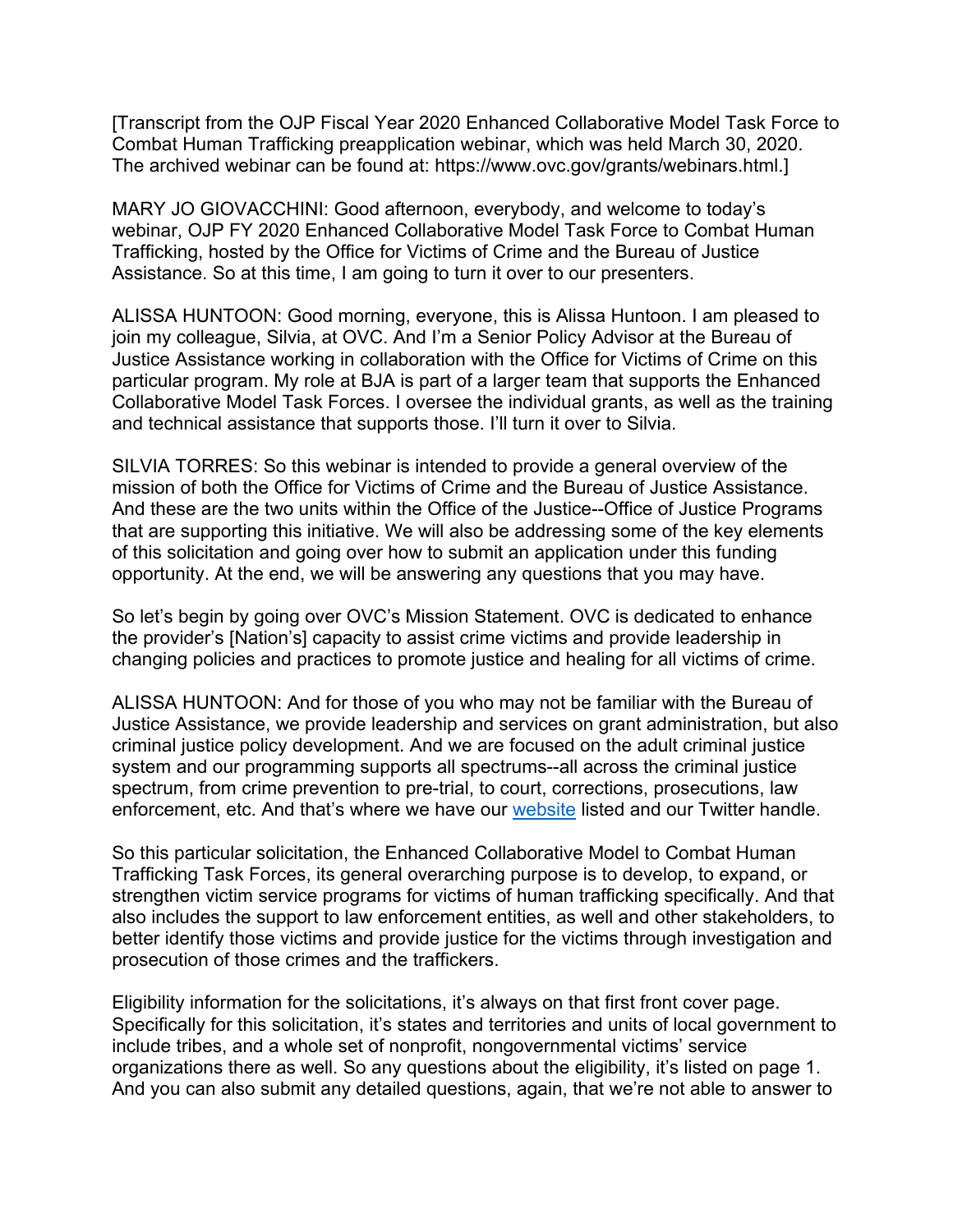the help information, which is on the second page, which we'll cover in a little bit later on in the presentation.

For this solicitation, this year in FY '20, some of you may be familiar with this program over the years. The different solicitation has taken--It's changed slightly over the years, always with the intent to improve the program and better serve the needs of the field. And in this year, we have two purpose areas, so Purpose Area 1 and Purpose Area 2. That first purpose area is really meant to support newer task forces. So those are task forces that have recently formed or perhaps are in the process of forming. And for task forces that have received funding prior to FY 2017. You do not need to have ever received BJA or OVC funding before to apply for these, but if you have received funding from us before, then that sometimes impacts the eligibility for these purpose areas.

Purpose Area 2 then--oh, sorry, yeah… Purpose Area 2 is meant to support existing task forces. So, if you have been fully operational or existing for some time, at least we have a minimum of 3 years here in operation. You have--you have infrastructure, leadership, protocols in place and you have not received funding from us in the last 2 years, so FY '18 or '19, then you're eligible to apply. So whether or not you apply to Purpose Area 1 or Purpose Area 2, is up to you in your local jurisdiction or your state, you know, as a group. You know your stages of development, you know your collaboration better than we do. So, that's up to you to decide which purpose area you want to apply to, and then you would describe that in your narrative.

Just a couple more info--couple more bullets about program-specific information. Again it's applications are coming in from a lead law enforcement entity as well as a victim service provider partnership. So, the solicitation itself is going to talk through how to submit these applications. They are meant to be created in close collaboration with each other. They come in as a pair. You know they're almost identical, but there does need to be one from a law enforcement entity as well as the victim service provider partnership and you need to name them in your applications. And then a note there about a signed memorandum of understanding or a letter of intent between both of those two entities need to be submitted as part of the application. So, I want to encourage you to pay special attention here on pages 7 and 8, as listed, because it specifies which purpose area needs to submit which document as part of your applications. So Purpose Area 1 will be submitting that letter of intent. And Purpose Area 2 submit that signed memorandum of understanding.

Okay. Next slide. And this slide, again, these are outlined on page 7 and we just wanted to underscore that there are particular requirements that are--if you receive funding and you get an award, there's a list of items in terms of policies and procedures, protocols potentially that you would be required to submit to either OVC or BJA depending upon which entity you are if you get selected for funding. So that's setting that expectation up there upfront that we will expect to see some of those documents post-award. And they need to follow any applicable federal state laws regarding civil rights. We're going to hear a little bit more about that from Silvia. And then in terms of working with those trafficking victims to ensure that there's adequate licensure and training for those staff.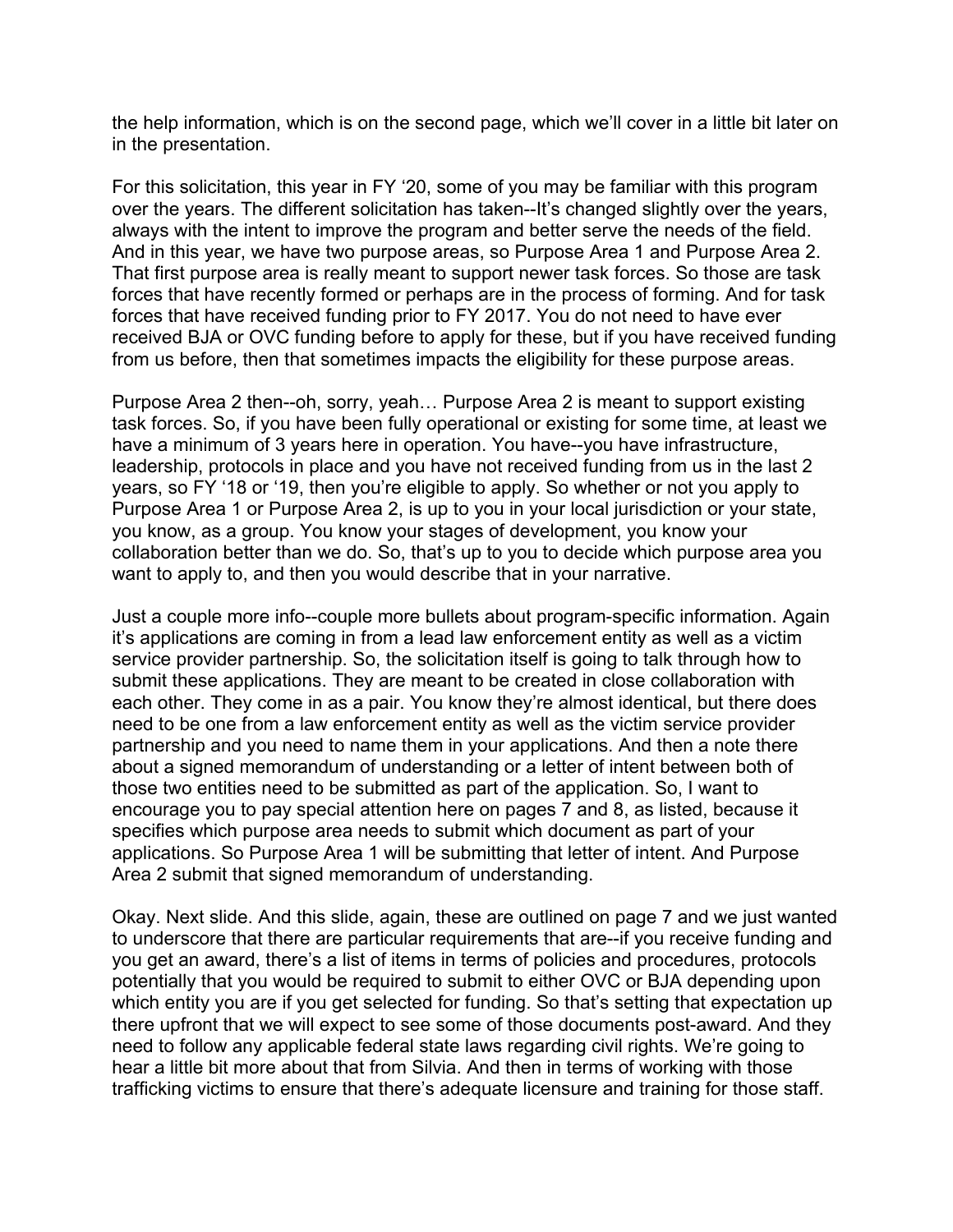Next slide. And I'll turn it over to Silvia.

SILVIA TORRES: As Alissa indicated, one of the mandatory requirements that award recipients have to comply with is the federal laws that protect the civil rights program participants and staff by prohibiting discrimination in employment and the delivery of services or benefits based on race, color, national origin, sex, religion, age, and disability. The organizational policies and procedures have to reflect the adherence to these requirements. For example, the policies and procedures for staff and clients at shelters have to demonstrate compliance with those civil rights.

As you can see, there are further requirements that apply if you receive funds from other federal sources. If you have any questions or you want to learn more about these requirements, you can visit the website for the [Office for Civil Rights at the Office of](https://www.ojp.gov/about/offices/ocr.htm)  [Justice Programs.](https://www.ojp.gov/about/offices/ocr.htm)

Since the solicitation is seeking applicants under two purpose areas, while the seven objectives are the same for both areas listed on these and the next slide and on page 7 of the solicitation, the activities and the deliverables under each purpose area are different. For Purpose Area 1, please refer to pages 8 and 9 of the solicitation. And for Purpose Area 2, you will find those on pages 9 and 10.

## And I now turn it to Alissa.

ALISSA HUNTOON: But what we're outlining here are the objectives for the solicitation that apply across all purpose areas. So, this is really the objective of this model of having a multidisciplinary collaborative model, the expectation is that as a recipient of these awards, you're engaging in activities that meet these objectives. So that's--you're working to develop or sustain these collaborative activities. You're identifying all victims for all forms of human trafficking. You're working through victim-centered and traumainformed approaches. And that every member of your task force is actively involved. We talk about a lead victim service partner and a lead law enforcement entity that are the lead applicants, but, of course, the task force itself is made up of so many other partners as well. So there needs to be active involvement from all task forces when you're working on planning and executing any of your investigations and prosecutions. Next slide.

Here, we're talking about other objectives to refer--you know, investigate, refer, and prosecute sex and labor traffickings at all levels, so state, and federal, etc. And providing that assistance to those trafficking victims so that they can have increased safety, independence, and self-efficiency. So that involves, of course, a whole range of services. And another key objective is that along the way, not just at the end but along the way, you're conducting data collection and assessment activities so that--not just to report to BJA and/or OVC on those measures that we ask for, but that at the local level, state level, you're working to achieve your own stated goals and objectives. So that's why that's important. Next slide.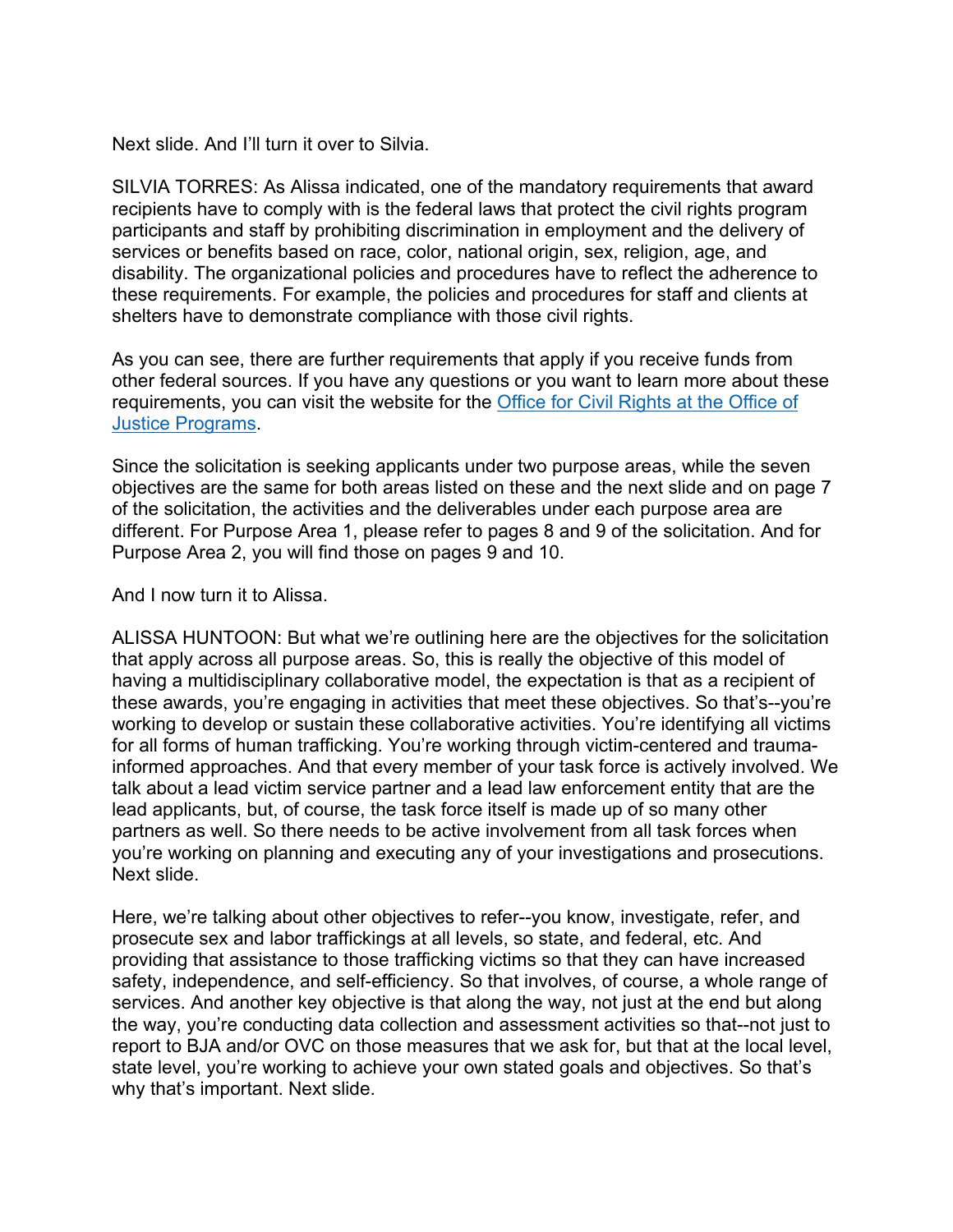So here's some important information that, you know, everyone's interested in, right? So how much and how long and how many. So, this is found on page 11. We expect to make up to 28 awards across those purpose areas, but that would be a total of 14 task forces so--because each award is a pair.

In the Purpose Area 1, will probably slightly more, potentially funding more new task forces, and Purpose Area 2, slightly fewer. The total amount that you can apply for is up to \$1.5 million per task force, so that's across both partners. And it spells out in the solicitation there's a range, \$600,000 to \$900,000 per task force but it is no more than \$1.5 million per task force. And it is for a period of 3 years.

And I also want to point out that these are--these are not grants, they're cooperative agreements. I know that's a little bit of federal government grant administration speak, but there is a difference between a grant and a cooperative agreement. And what that just means is that, with the cooperative agreement, there's some substantial involvement from the federal--your federal partners, your federal staff in how you execute and implement that award.

And I would just note there on the bottom your find to keep--the actual deliverables and activities across both purpose areas. Please be sure you read those. They're on pages 8 to 10. It didn't make sense to just kind of slap them up on a PowerPoint because that would just be too busy of a slide. But that's critical as you're putting your application together to make sure you understand what those expectations are for if you're to receive the award, what those deliverables and activities would be for both purpose areas. Thank you. Next slide.

Here, we always want to point out there are some elements of this application or attachments that we deem critical. You got the page numbers there. In the Program Narrative, it's going to have you--it's spelled out, kind of, what it is that we're looking for you to describe to us and each of those, sort of, components, so statement of the problem and project design, etce. And then each of those sections get weighted, certain percentage for when they get reviewed by our peer reviewers. The Budget Detail Worksheet and Narrative, there's--usually, there's always a link in there to a sample worksheet and narrative that you can use. I would just say, and as always, there needs to be a budget detail as well as a narrative. So you need to be sure to include a detail of the numbers but also a narrative that explains what those--what's behind those numbers, so what that's funding. And then, again, those attachments, like we talked about before, either a letter of intent or an MOU reflecting those key partners across your task force.

And that star at the bottom, it also talks about in the solicitation certain elements that are critical. Otherwise, your application won't be moved forward. So, those are spelled out on pages 12 and 20 and listed here. Next slide.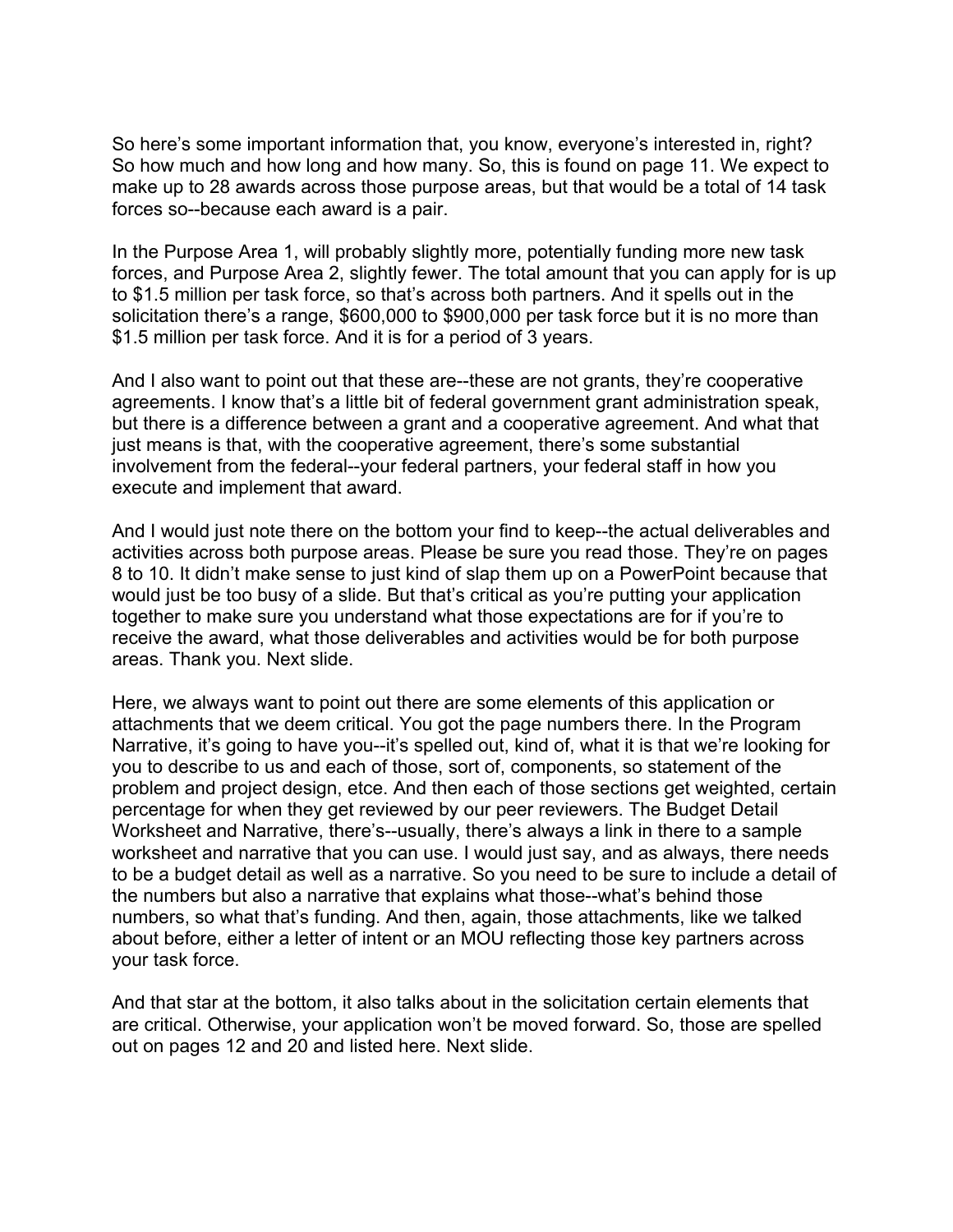Which we called Basic Minimum Requirements, that's what BMR stands for. So please be sure you read that carefully. There's another slide--we'll talk about. We have a checklist at the end of the solicitation as well. That's meant to just to be a one page to make sure that you know if you've got all these documents included. Next slide.

This is basically kind of what is on the checklist at the end, at the very bottom, and kind of smaller font, you'll see it says "Review the solicitation checklist" and also to see a hyperlink there to our [resource guide.](https://www.ojp.gov/funding/Apply/Resources/Grant-App-Resource-Guide.htm) If you have questions about any of those, I realize that's a lot. But that's why we add that checklist at the--at the end is just so you can kind of tick through and make sure that you have included all those. And I would recommend actually going to that checklist first thing, so you can, kind of see, and make sure you know all the different cases that you need to include in your application.

And potentially, this is good news. So, the good news for this solicitation is that it's--it will be open for 60 days so a full 2 months. Completely understand it takes a lot of time to pull this information together to even start planning, to writing, and to getting necessary signatures. So that's why we always, always urge you to read that solicitation carefully through, go to that checklist at the end so you know what you need, and/or if you're able to submit that application at least a couple days in advance in case there's any errors or any technical difficulties, you have at least a day or two to work those out. And I know that's tough, But, that's why we hope you can start working on these as soon as you can. Next slide.

So for those of you that might be new applicants or haven't received federal funding before, you have to register to do so. And at OJP, these applications are submitted to us through something called Grants.gov. It's always going to ask you for a Competition ID and that's based on those purpose areas so we list those out for you here. They're also listed out in the solicitation itself. [Purpose Area 1: OVC-2020-18396; Purpose Area 2: OVC 2020-18397]

And, again, here, we're just talking about technical problems. We get obviously requests, and pleas for submitting late. Please pay attention to that section about what is considered acceptable, not acceptable in terms of a technical issue or getting requests or appeals for a late submission. So, I don't need to read them all to you there, but do note that they talk about some that aren't sufficient to justify. So, if you just--if you didn't get registered in time, that won't be a sufficient justification. So it's noted here, sometimes that can take as long as 10 business days. Or failure to follow the instructions that are spelled out on the solicitation; so again, we know there is a lot of information in there and of course you're going to have questions so please be sure to contact the help information at the beginning. We're going to go over that. There's a phone number, an email, a bunch of different ways you can ask us questions and we love questions. We don't want you to have to get into this situation so please don't hesitate to ask us questions. Next slide.

MARY JO GIOVACCHINI: And I'll take it over from here. Thank you, Alissa.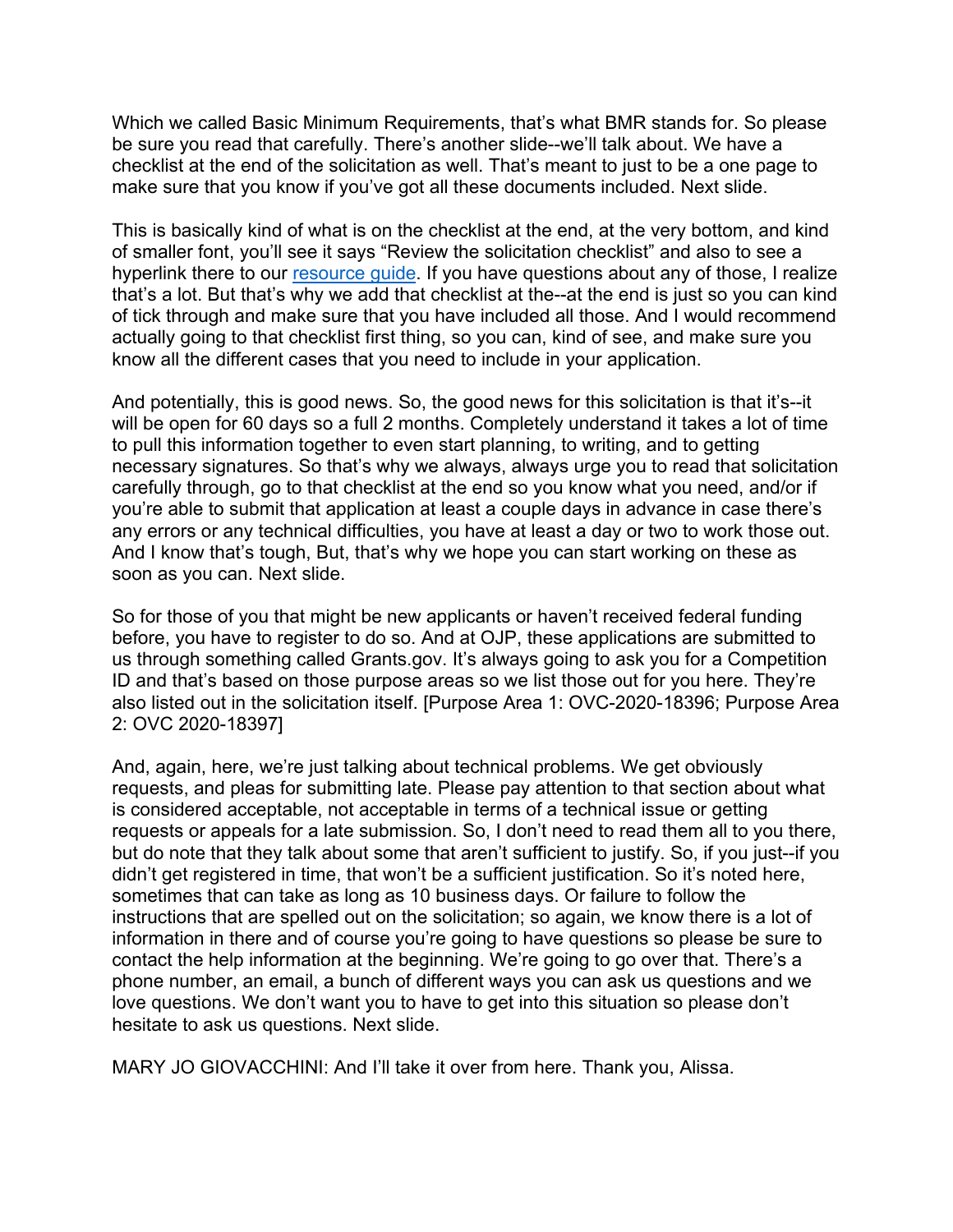## ALISSA HUNTOON: Sure.

MARY JO GIOVACCHINI: So OVC, you can stay connected with them in a number of ways. They do have an email that goes out to anybody that has subscribed to receive that information. We have a new system called Text to Subscribe and you can send a text message to OJP OVC, insert your email address, and then send that to 468-311. And just please note that any message and data rates may apply. You can also sign up for that same email by going to the OVC website at the URL listed on the slide. [\[https://puborder.ncjrs.gov/Listservs/subscribe\\_newsfromovc.asp\]](https://puborder.ncjrs.gov/Listservs/subscribe_newsfromovc.asp)

OVC also has a social media presence. And you can go ahead and subscribe to follow them on [Facebook,](https://www.facebook.com/OJPOVC) [Twitter,](https://twitter.com/OJPOVC) as well as [YouTube.](http://www.youtube.com/ojpovc) And the URLs for those items are listed right here on the slide for your convenience.

As mentioned previously, if you have any questions that are not addressed after today's webinar, you can submit those questions to the National Criminal Justice Reference Service. They are available at the phone number 800-851-3420. You may also email them at [grants@ncjrs.gov.](mailto:grants@ncjrs.gov) And they are open 10:00 to 6:00, Monday through Friday, and they are open until 8:00 p.m., the date the solicitation closes. Although as previously mentioned, it is strongly encouraged that you submit your application at least 72 hours prior to the due date.

OV--or, NCJRS also has a JUSTINFO newsletter as well as a Weekly Funding newsletter and you can subscribe to receive that information by going to the NCJRS website at [www.ncjrs.gov.](http://www.ncjrs.gov/) JUSTINFO comes out twice a month and the funding newsletter comes out each Friday. The new--the funding newsletter will announce any type of grant opportunities that are available from any agency within the Office of Justice Programs. They will also notify you if there are webinars such as this one and when information from those webinars have been posted to the applicable websites.

If you're having any technical difficulties, you can contact Grants.gov. So, if you're submitting your application or having problems uploading any type of files, you can contact them at 800-518-4726 or at 606-545-5035. Grants.gov is open 24 hours a day, 7 days a week. They are closed on federal holidays. You can also send them an email at [support@grants.gov.](mailto:support@grants.gov)

BJA has information available on their funding page. For all their opportunities, you can go to [https://bja.ojp.gov/funding.](https://bja.ojp.gov/funding) They also have a series of funding webinars that are posted on their webinar page, their event page actually, and the URL is listed here. [\[https://bja.ojp.gov/funding-webinars\]](https://bja.ojp.gov/funding-webinars) That would apply to any of their opportunities. And they also did a Funding Grant Application series that you can view. That [application](https://bja.gov/funding-webinars)  [series](https://bja.gov/funding-webinars) will go over their funding opportunities available for 2020 as well as another webinar that was conducted to, kind of, explain the whole entire funding process and things that you need to know as you move through the application process.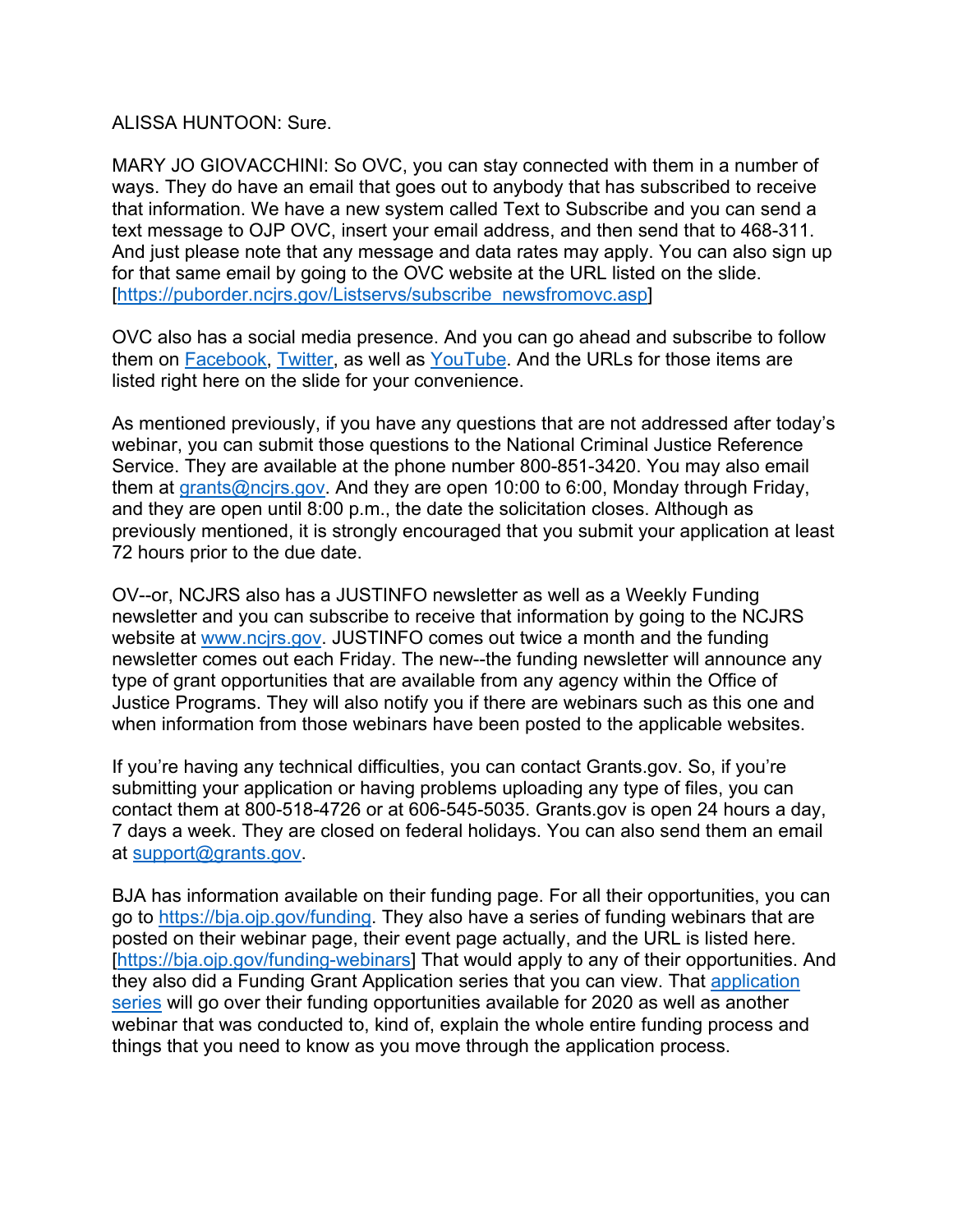Here's a series of important websites. Some of these websites and information have been mentioned throughout the webinar. This slide just, kind of, pulls them all together in one place for your ease. OVC's website of course is listed as [www.ovc.gov.](http://www.ovc.gov/) You can also utilize the [OJP Grant Application Resource Guide,](https://www.ojp.gov/funding/Apply/Resources/Grant-App-Resource-Guide.htm) and the [DOJ Grants Financial](https://ojp.gov/financialguide/DOJ/index.htm)  [Guide,](https://ojp.gov/financialguide/DOJ/index.htm) as well as the [Budget Detail Worksheet.](https://ojp.gov/funding/Apply/Forms/BudgetDetailWorksheet.htm) The URLs are listed here and this is all the items that would help you as you move forward in your application process.

So right now, we are going to go into some questions. And one of the questions in general that was received is dealing with the "difference of a--what is a cooperative agreement, so if more information could be provided about a cooperative agreement." Alissa, do you--sorry. So you want to take that question?

ALISSA HUNTOON: Sure.

SILVIA TORRES: Hi. Can you hear me now better?

MARY JO GIOVACCHINI: Silvia, you're still really garbled. I'm not sure if it's your internet connection, if you're calling in on a cell phone.

SILVIA TORRES: Yeah. I'm calling in. Okay. I'm so sorry. I would have to defer to Alissa.

ALISSA HUNTOON: Thank you, Silvia. I'm so sorry. I still might try to have you weigh in here on some of these. Yes. If I understood the question correctly, it was just the difference between a grant and cooperative agreement. The information about that is included on the OJP federal sort of grants guide. There's multiple links to that in the solicitation itself that can actually just give you the definition of what that means. I'm looking at the application now. There's usually a--It's on page 12 and it says Type of Award and it says "OJP expects to make awards under the solicitation as cooperative agreement," and then it gives you a link to the section of the application resource guide, that will give you the actual definition. So, just basically what the difference between those are.

MARY JO GIOVACCHINI: All right. And another question came in about nonprofits. "And Is this application open for non-profits based in India?"

ALISSA HUNTOON: I would say they would not meet the eligibility criteria, as stated on the front page. It's pursuant to a U.S., United States statute covering the United States, so, and territories. So, if you're not a state or a territory unit of local government in the United States or a federally recognized Indian tribe in the United States, then, no, you would not be eligible to apply.

MARY JO GIOVACCHINI: "Our task force was funded in 2016 and we, Victim Service Agency, had to request a 1-year extension. Our corresponding law enforcement agency applied for a continuation award through BJA in FY 2019. Are we still eligible to apply?"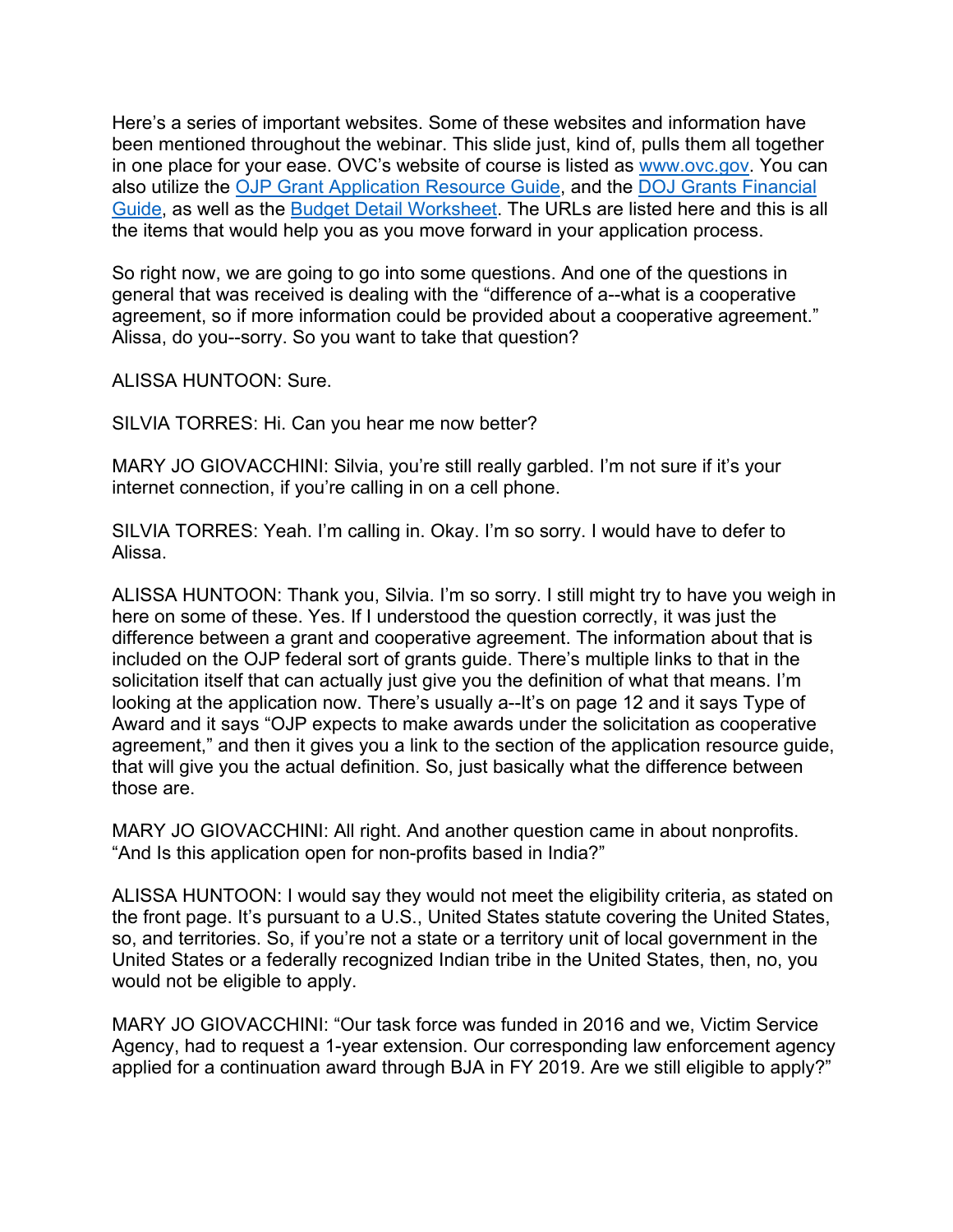ALISSA HUNTOON: Yeah. And I think that's a very specific question that we would need to get more information about to answer. So, I would recommend that that person submit that question into NCJRS so that we could follow up appropriately with that individual organization.

MARY JO GIOVACCHINI: "If we have a current standing task force over 10 years for our county but want to add another police department within our county that is not already at the table, would that work fall under Purpose Area 2?"

ALISSA HUNTOON: Yeah. And, again, this is Alissa. So, you know, I'm restricted to just giving you information that's included in the solicitation itself. I can't give you advice on scope or, sort of, you know, how to design your application. I would just encourage you to look at page 2, I think, or three, where it talks about Purpose Area 2 is if you've been operational for a minimum of 3 years, you know, then you can choose to apply to Purpose Area 2. So, that's up for you guys to decide.

MARY JO GIOVACCHINI: "Can a lead law enforcement entity be a--the parole and probation department? We have a juvenile detention and juvenile court counselors who are--excuse me, who are identifying but could use more victim services to refer to, would that count?"

ALISSA HUNTOON: Again I--oh, go ahead. Yeah. That would have to be if they are a law enforcement agency. So, if they have a public safety mission and an enforcement component, that's who is eligible. It might be that could be a question they could submit to us directly from--on the probation parole side because, again, I don't know if they have that function or not. And we would have to run that through a couple other folks here at OJP to help make that determination.

MARY JO GIOVACCHINI: So this is regarding MOUs. "If submitting a statewide project application, can there be a group of law enforcement agencies and victim service agencies that join and sign the MOU? Example: state law enforcement agencies and community-based victim services?"

ALISSA HUNTOON: Yeah. So again, on the MOUs, we do give some just basic guidance about what applicants should include in those MOUs. And we also even state some specifics about what's required in there. So at a minimum, you know, it's those core partners but there's a whole host of other partners that we strongly recommend or encourage applicants to consider. So, I would say to that person who posed the question, ensure that those minimum signatures are there, partners are there, but there's no, I should say, max--or, you know, maximum of who signs that. That's up to you as a task force, but make sure you have the necessary folks on board according to how we've described the MOU to, sort of, satisfy that aspect.

MARY JO GIOVACCHINI: And "Can the MOU between law enforcement and a nonprofit such as a victim service organization be made just for this application or does there a need to be a predated agreement before applying?"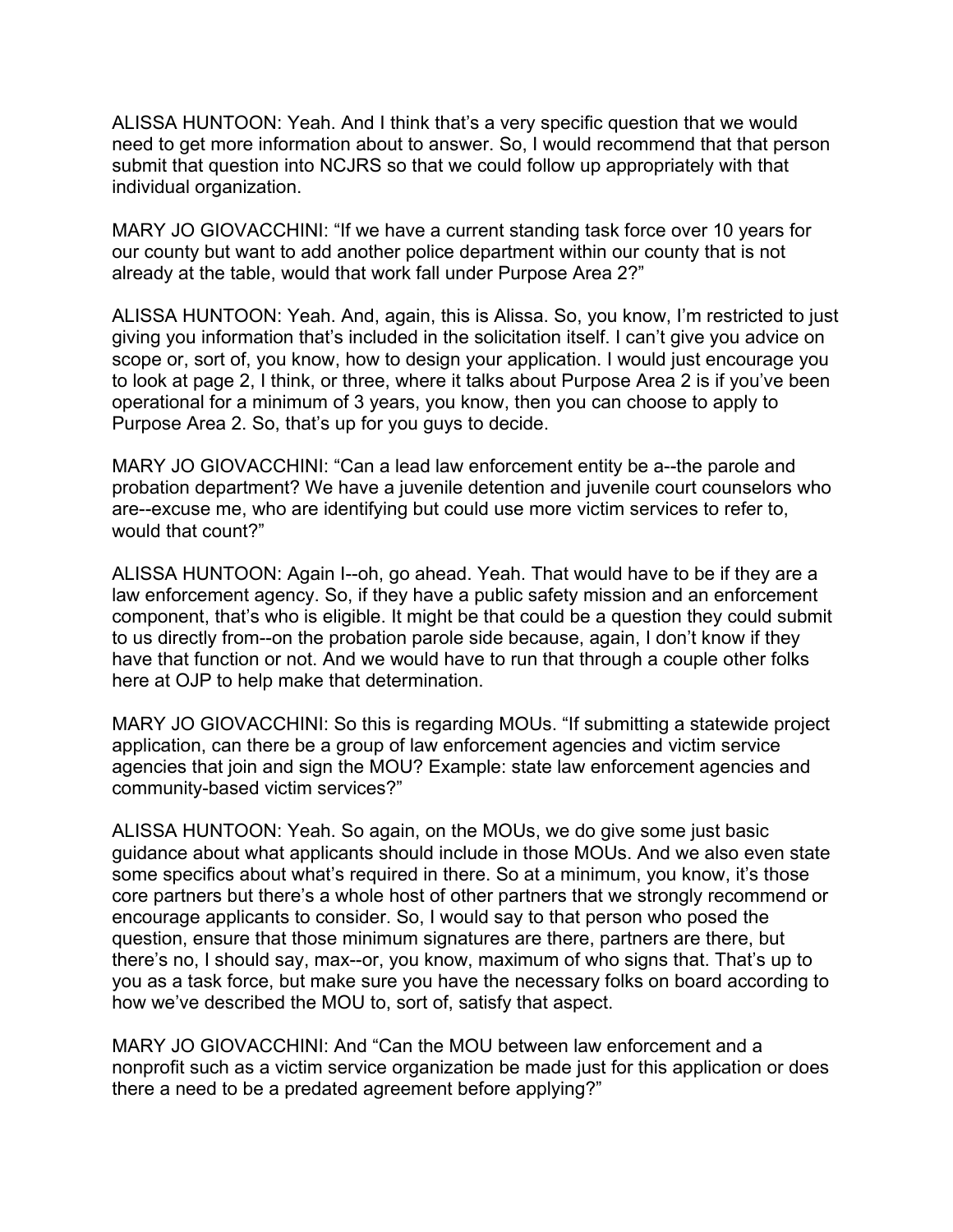ALISSA HUNTOON: If I understand that question correctly, there is no requirement on here about any timeframe or dating of the MOU itself. So it just needs to be included as a part of the application.

MARY JO GIOVACCHINI: "Would the state agency have to ensure compliance monitoring for the partner agency?"

ALISSA HUNTOON: Can you repeat that question again?

MARY JO GIOVACCHINI: Sure. "Would the state agency have to ensure the compliance monitoring for the partner agency?" So, I guess the state agency is the applicant part--and they're partnering with somebody else.

ALISSA HUNTOON: Yeah. That might be another one where it's more helpful to send the question directly to NCJRS so we can unpack it a little bit. Because that might be getting into--I don't know if you're get--asking questions about subrecipients or contractors or consultants or people that are partners with their sub, because there's rules. And I'd, again, just refer you back to the application in the OJP Application [Resource] Guide because it's going to have detailed information about that. Again, it's different if you're talking about… There's two separate awards, so law enforcement entity will be working directly with BJA and BJA staff in terms of oversights and management of that award. And then, on the victim service provider side, they will be getting an award from the Office for Victims of Crime and they will be working with the Office for Victims of Crime staff and, of course, we will work closely together. But they are not responsible for monitoring the other's grant award per se. They are responsible in the expectation for the actual work. Right? So, all those objectives and deliverables that I talked about, collaboratively working through those. But one isn't going to be responsible for the other's award. But since you're putting an application together, of course, both sides are likely aware of what the other are doing. Hope that answers that person's question.

MARY JO GIOVACCHINI: "Can partners, can a prosecution office be the lead?"

ALISSA HUNTOON: If they are a unit of local government or state that has law enforcement functions, public safety functions, then yes.

MARY JO GIOVACCHINI: "Is there a solicitation for BJA partners?"

ALISSA HUNTOON: I'm not sure I understand that question. This year, the Collaborative Task Force Model for Task Forces is a joint solicitation, so it's an OJP solicitation. But it involves awards from both the Office for Victims of Crime and BJA. So there aren't separate solicitations for the task forces this year. This is the solicitation from OJP that incorporates involvement from both OVC and BJA.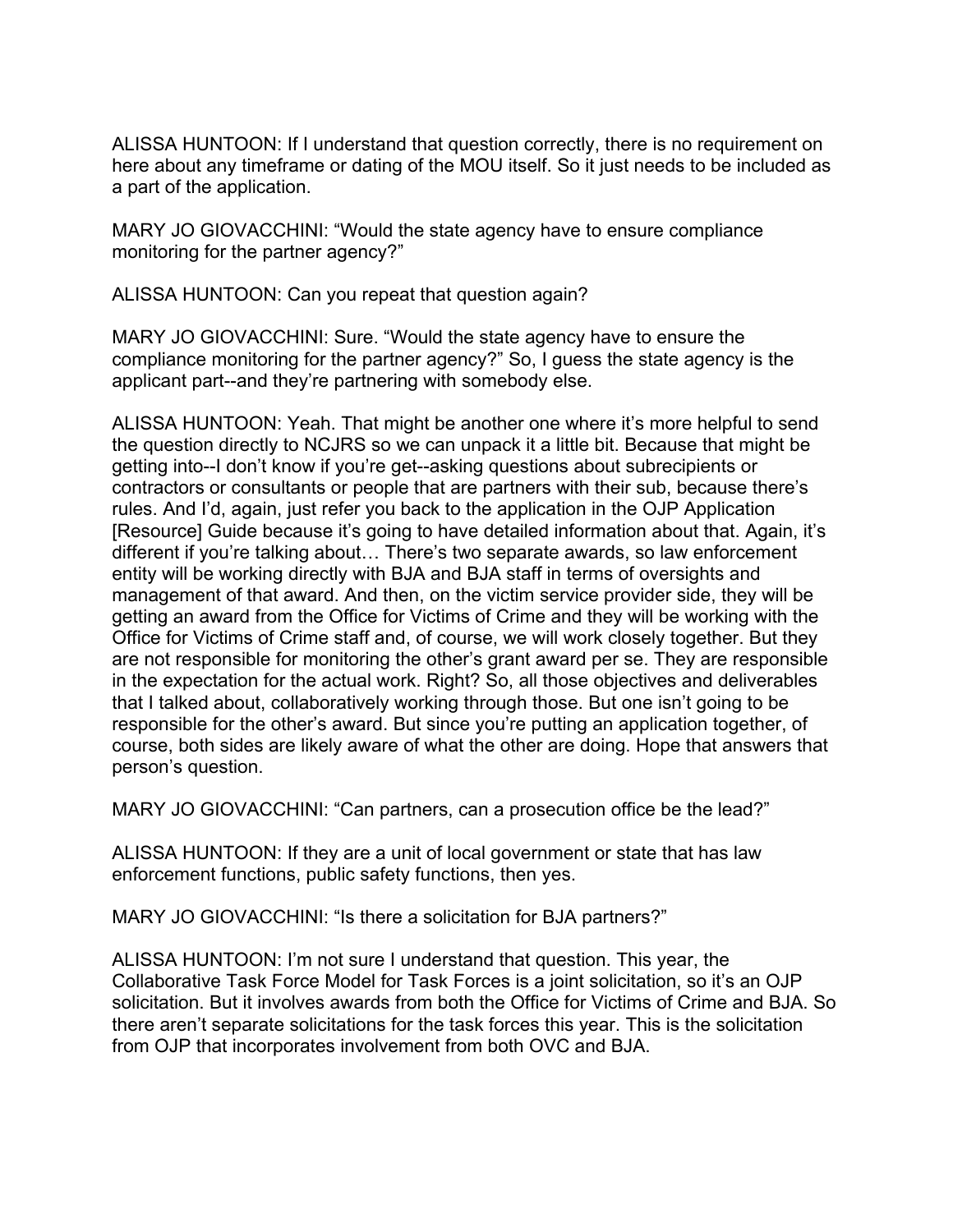MARY JO GIOVACCHINI: "Is this funding--excuse me. Is this funding only for adult victims of human trafficking or is a percentage of the funding committed to children under 18?

ALISSA HUNTOON: So, the funding for this program--and Silvia, you might want to chime in here, too. I apologize to everyone, but it's important to get her input on this question, too. This is based on the definition of a victim of trafficking as defined as part of the Trafficking Victims Protection Act and that's spelled out on page 6. So, it includes all ages, genders, forms, so it is not specific to either adults or either minors. So, the money isn't so you can focus on just one population. It's all.

SILVIA TORRES: That is correct.

ALISSA HUNTOON: Yes.

MARY JO GIOVACCHINI: All right. Let me see. "Are the 14 awards from a nationwide selection?"

ALISSA HUNTOON: The 14 awards? Yes. They will be selected from all of the applications that we receive from, again, states, territories, federally recognized tribes that get submitted to OJP.

MARY JO GIOVACCHINI: "What is the difference between the submission numbers needed for Grants.gov?" Are you…

ALISSA HUNTOON: That…

MARY JO GIOVACCHINI: I don't know if they are talking about…

ALISSA HUNTOON: Go ahead.

MARY JO GIOVACCHINI: …the ID number…

ALISSA HUNTOON: Yeah. And unfortunately, that's a question I couldn't answer. Again, sort of technical questions about actually submitting the application or, you know, putting--getting SAM numbers and things like that, you definitely need to contact Grants.gov. So, again, that's the 800 number or the website, or the email that we have, both in the solicitation and at the end of this webinar.

MARY JO GIOVACCHINI: And if you're--if you're referring to the Competition ID number, Purpose Area [1] Competition ID number is OVC-2020-18396 and Purpose Area 2 is OVC-2020-18397. And you would use those numbers depending on which purpose area you're applying to if that's what you're referring to.

ALISSA HUNTOON: Yeah. Thank you, Mary Jo.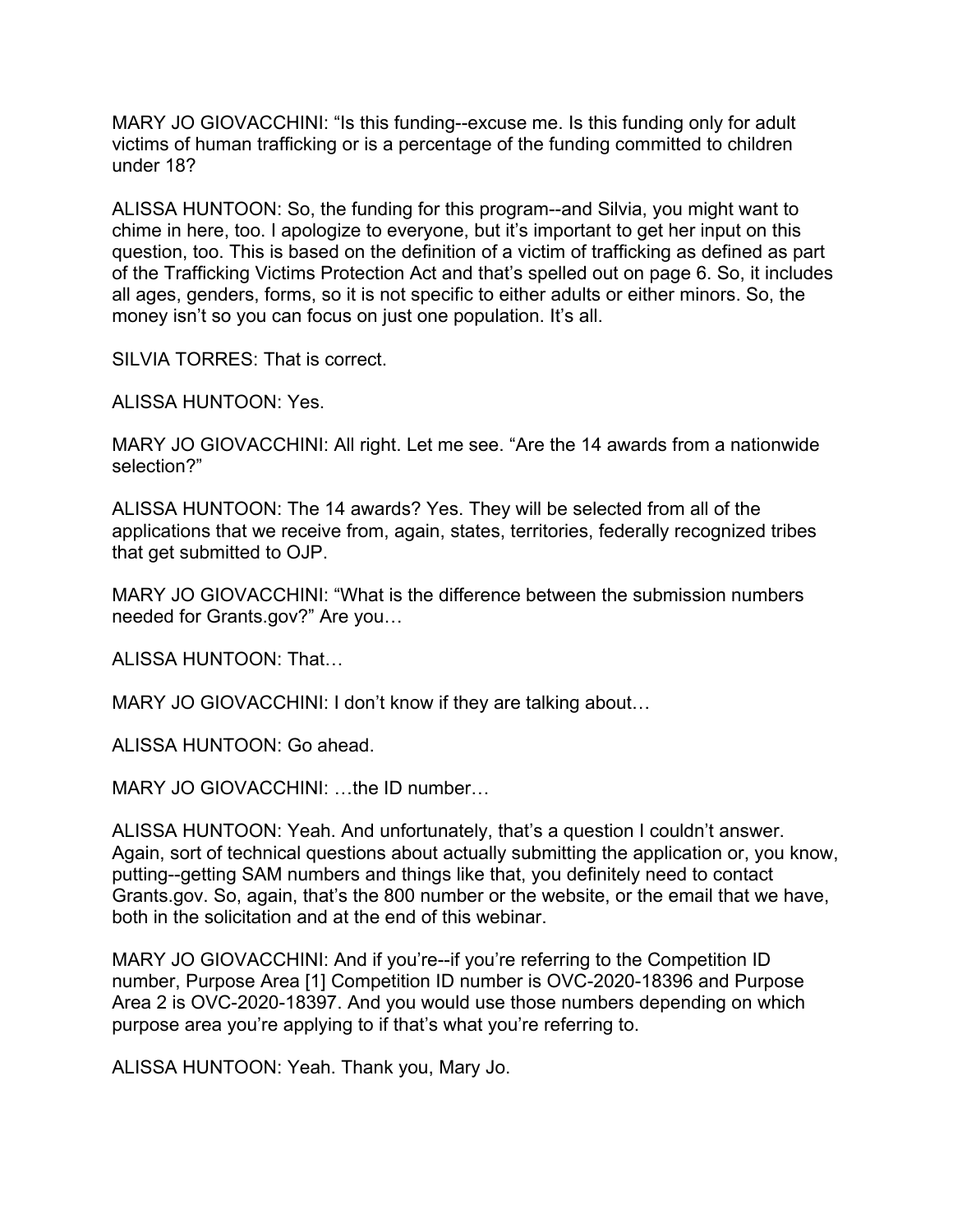MARY JO GIOVACCHINI: And I put this competition--the ID numbers up on the slide that's showing right now, so if you did not have a chance to capture what I said, you can go ahead and copy that down.

"If we are--if we are awarded or applying for FY 2020 OVC Grants, does that disqualify us from fun--from this funding since it's--" and the rest of the questions has--was cut off. But I guess the first part of the question is would--if they apply for other opportunities under OVC this year, will that disqualify them from this opportunity?

SILVIA TORRES: Okay. Hopefully you can hear me now. No, it does not. You may apply to other types of programs within OVC. I assume you are thinking about human trafficking programs and you may apply for other of our current funding opportunities.

MARY JO GIOVACCHINI: "For a new task force, is there a recommended service area that the task force covers, county specific, state specific?"

ALISSA HUNTOON: No, there is no recommended service area. That's up to the jurisdictions to describe to us.

MARY JO GIOVACCHINI: "If we applied--oh, excuse me. If we are an FY '18 grantee, are we eligible to apply in FY '20?"

ALISSA HUNTOON: Yeah, again, I would just direct you back. So, if you've already received funding, you would likely not be eligible for Purpose Area 1 or 2 because it states before FY--sorry, if you've received funding after FY '17, you would not be eligible. There is a statement in there that says unless you're proposing a completely new project or expanding in some way--And, again, I can't advise you on what that would mean or how you would design that. It's up to you as the applicant to explain to us why or how what you're doing would be so different, or significant expansion of your existing efforts.

MARY JO GIOVACCHINI: "Is the cooperative agreement not a grant?"

ALISSA HUNTOON: No. A cooperative agreement is not a grant. There is a difference. And, again, I've mentioned it before, I apologize if I've lost the page number. But if you go into the application, I think it's page 12, it talks about type of award and it is page 12. If you go to type of award, there's a link there that can take you to the Application Resource Guide and it's just--there's--it just give you not even a paragraph, so it's a couple of sentences, I think, for each that describes just the difference. It's basically just--it's just technically how the mechanism under which we make awards and the level of oversight from the federal agency.

MARY JO GIOVACCHINI: "Does the project period have to be a full 3 years or can a project funded position be funded for less than 3 years?"

ALISSA HUNTOON: The solicitation…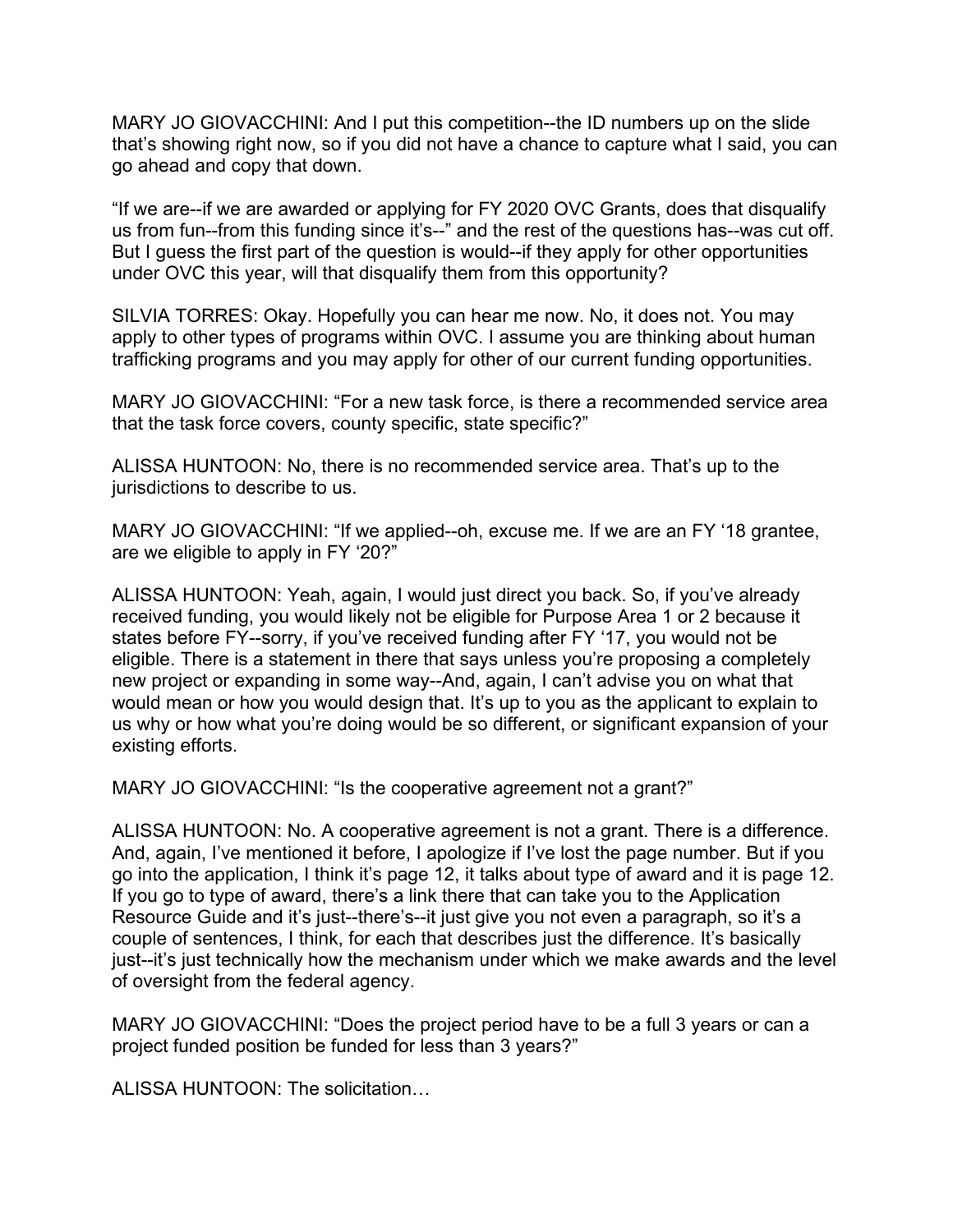SILVIA TORRES: The

ALLISA HUNTOON: Oh, go ahead. Go ahead, Silvia.

SILVIA TORRES: It's okay. It can be--It is determined by your needs, but it can be up to 3 years. And while we cannot direct or have a position as to how long the position needs to be funded, we defer that to you. Alissa, do you have something to add?

ALISSA HUNTOON: Nope, nothing to add.

MARY JO GIOVACCHINI: "Is there another location where we can find the webinar on the role of the project coordinator? I clicked on the link in the application but you need to sign up with IACP to view it."

ALISSA HUNTOON: This is Alissa. Yes. So, that is just the--so the IACP, which is the International Association of Chiefs of Police, is the current Training and Technical Assistance Partner to BJA that supports the existing task forces. So they have a website that has a variety of resources. There is a link to that in the solicitation. That is just their learning platform. So they have any number of webinars on there. It's free to everyone, but their learning platform just requires that you sign up to get, kind of, a username. So that's what that is. So, we can--right now, that currently is the only place where that webinar is housed.

MARY JO GIOVACCHINI: Hold on a second. "How much compliance does the state agency have to do in connection with the nonprofit? Please give more detail on what is required."

ALISSA HUNTOON: This is Alissa. Silvia might have some--I mean I think that's--I would prefer to have that--be able to have that conversation with that person because that's a little vague. So--and that could mean any number of things in terms of oversight. So, I don't know what the specific question or issue is there. So that person can contact NCJRS or they can contact my--you know, myself or Silvia directly because that's just unfortunately, I apologize. It's too vague. And so there could be a lot of answers to that question so I don't know the specific issue there. And you can--you can get to us through the NCJRS and, you know, ask them to ask us directly.

MARY JO GIOVACCHINI: So, if you're submitting questions and then submitting part of it and then another part a little later on, I need you to put it all together as one question because it's too difficult to figure out where the two meet up because there's a lot of questions that are coming in between it. So, there's a question--a part of a question here. "Be permitted or one or the other need to be applied to." I don't know what the first part of that is. So, if you could please resubmit that.

"Do proposals for the partners need to be submitted separately with separate budgets?"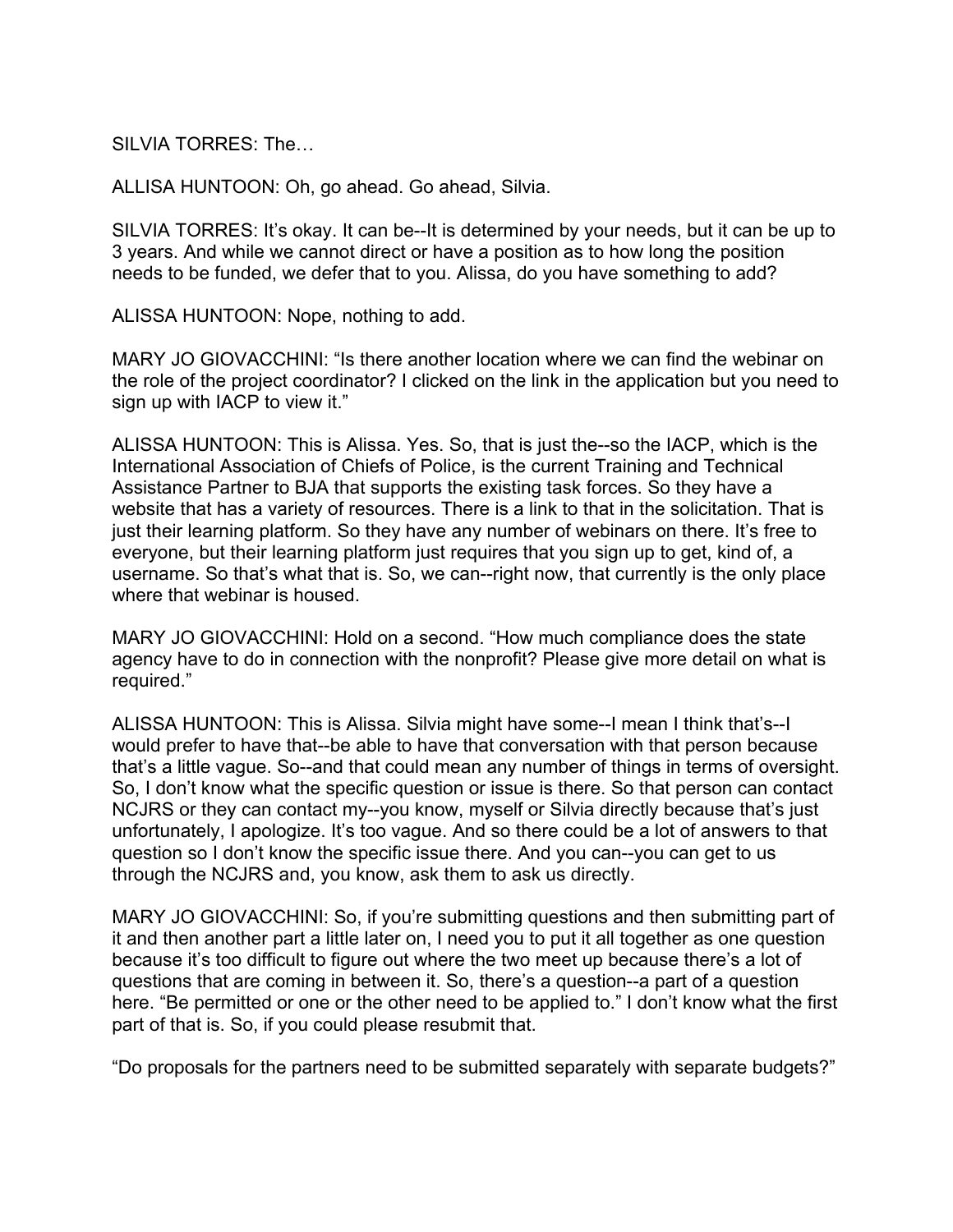ALISSA HUNTOON: So they--I'm looking for the page in the solicitation that outlines that for you. But they--There are certain aspects of the application that will be identical. So it should be an identical project abstract, an identical project narrative, etc. This is on page 12. It says application should include. The budget itself, it says "individualized separate budget detail worksheets and budget narrative." So the budget itself will be different.

MARY JO GIOVACCHINI: Thank you. "Due to COVID-19, are there considerations to delay the due date? Will it be difficult--Will it be--It will be difficult from many partners to collaborate on such proposals when technology varies greatly across the disciplines."

ALISSA HUNTOON: Yes. And so what I can say to that is those applications that were-- I'm sorry, those solicitations that had due dates, so we had some solicitations that have been open in January and February. If your due date was between March 16th and 31st; those were extended two weeks to March 31st. And so those are the only extensions that we know of at this time. But OJP leadership, Office of Justice Programs, is continually assessing the situation. And if they do make any extensions to solicitations, it would be noted on the cover page of the solicitation itself. So at this time, there is no extension on the Enhanced Collaborative Model solicitation. It is still due May 18th.

MARY JO GIOVACCHINI: And to go a little further on that, all the agencies will normally post that information in addition to updating it, or send out emails. I have switched the slide to the NCJRS slide. Again, if you subscribe to the funding newsletter information like that will also be included in the newsletter and it will also be updated on Grants.gov.

MARY JO GIOVACCHINI: "Is it possible to review any sample applications that were successful in Purpose Area 1 in prior years?

ALISSA HUNTOON: This is Alissa, so I'll speak on the BJA side and then if Silvia wants to speak on OVC. And I apologize, unfortunately no; we don't have any applications up on our websites. We have done that in years past for certain solicitations. You know, that information, it is FOIA-ble. But at this time, no, we don't have any successful applications up on our website. And I'll turn it over to Silvia to see what OVC has.

SILVIA TORRES: Yes. This means for OVC, we do not have any successful applications online because of the FOIA. So you would have to request that if you--if you wanted to.

MARY JO GIOVACCHINI: "Can you explain the 25 percent match or in-kind in more--in more detail? How much would my department have to contribute and what would--and would a typical salary cover that?"

SILVIA TORRES: Sure, I can speak to match or cost sharing. Indeed that was one of the items I was going to mention. The 25 percent match is a formula and I believe there is a link in the solicitation where it, kind of, walks you through how to arrive at that 25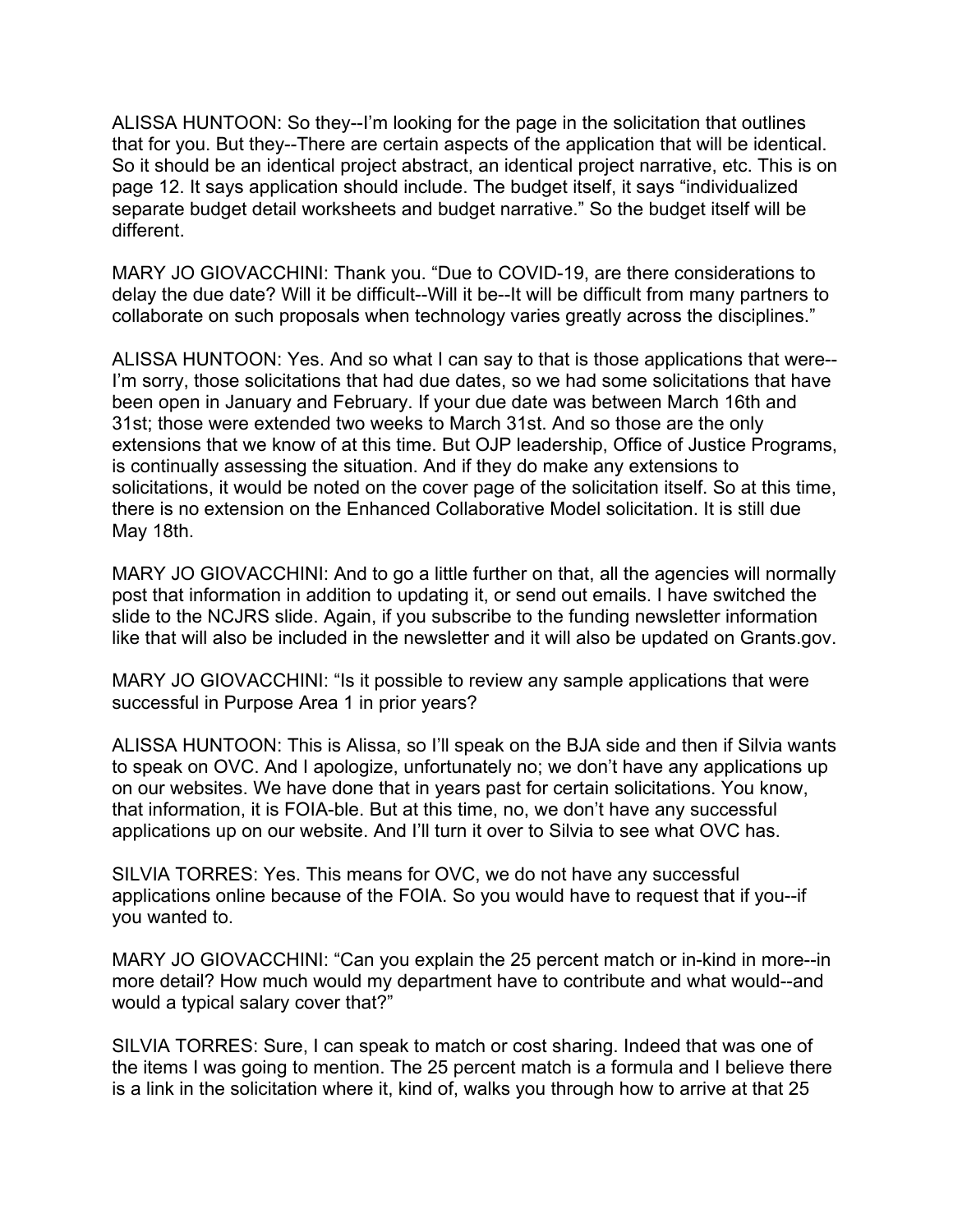percent match. It can be a cash or hard cash match, which comes from private funding sources, maybe state funding, or the like. Or it can be in-kind by the agencies' collaboration in, for instance, covering some of the salaries for the personnel working on these projects or in donations in kind. So time, by volunteers donating their time and services, for example, case managers assisting with the data collection, etc.

MARY JO GIOVACCHINI: Is that all? Silvia? Are you still there, Silvia?

SILVIA TORRES: Hi.

MARY JO GIOVACCHINI: "When you say the organizations are only eligible if they haven't received funding in the last two years, does that mean from OVC overall or just through this solicitation?"

ALISSA HUNTOON: This is Alissa. I'm not sure if Silvia's there. I think she is best to answer that. The eligibility that we talked about for this solicitation is specific to any grants received from OVC or BJA for the Enhanced Collaborative Model program. So not overall specific to this task force model.

MARY JO GIOVACCHINI: "If the new collaboration would be between a law enforcement agency and one state and a--like--sorry--If the new collaboration would be between a law enforcement agency and one state, and a nonprofit located in another state, would this preclude eligibility for this cooperative agreement?"

ALISSA HUNTOON: There's no requirement here that it has to be in the same state. So, there is nothing here that would make either of them ineligible to apply in that manner.

MARY JO GIOVACCHINI: A little bit more about the match. "So the 25 percent match, would that be in addition to the amount awarded of \$1.5 million? Can you please explain. " So I know you explained it already once before, but can you address maybe the \$1.5 million part of it?

SILVIA TORRES: Yes, this is Silvia. I hope everybody can hear me. Yes, the \$1.5 million is federal funds. In addition, there will be that 25 percent of those \$1.5 million to be provided, cost shared by the applicant or recipient.

MARY JO GIOVACCHINI: Thank you, Silvia. "What can you say about the potential for this funding beyond the 3 years that was on page 11 of the solicitation?"

ALISSA HUNTOON: This is Alissa. I can go and then also defer to Silvia if she has anything additional to add. Unfortunately, we only know about--We don't know about funding in future years. It's based upon the amount we receive from Congress. So at this time, the solicitation is for FY '20 knowing that we are able to fund task forces for up to 3 years at \$1.5 million. After that, we just unfortunately don't know.